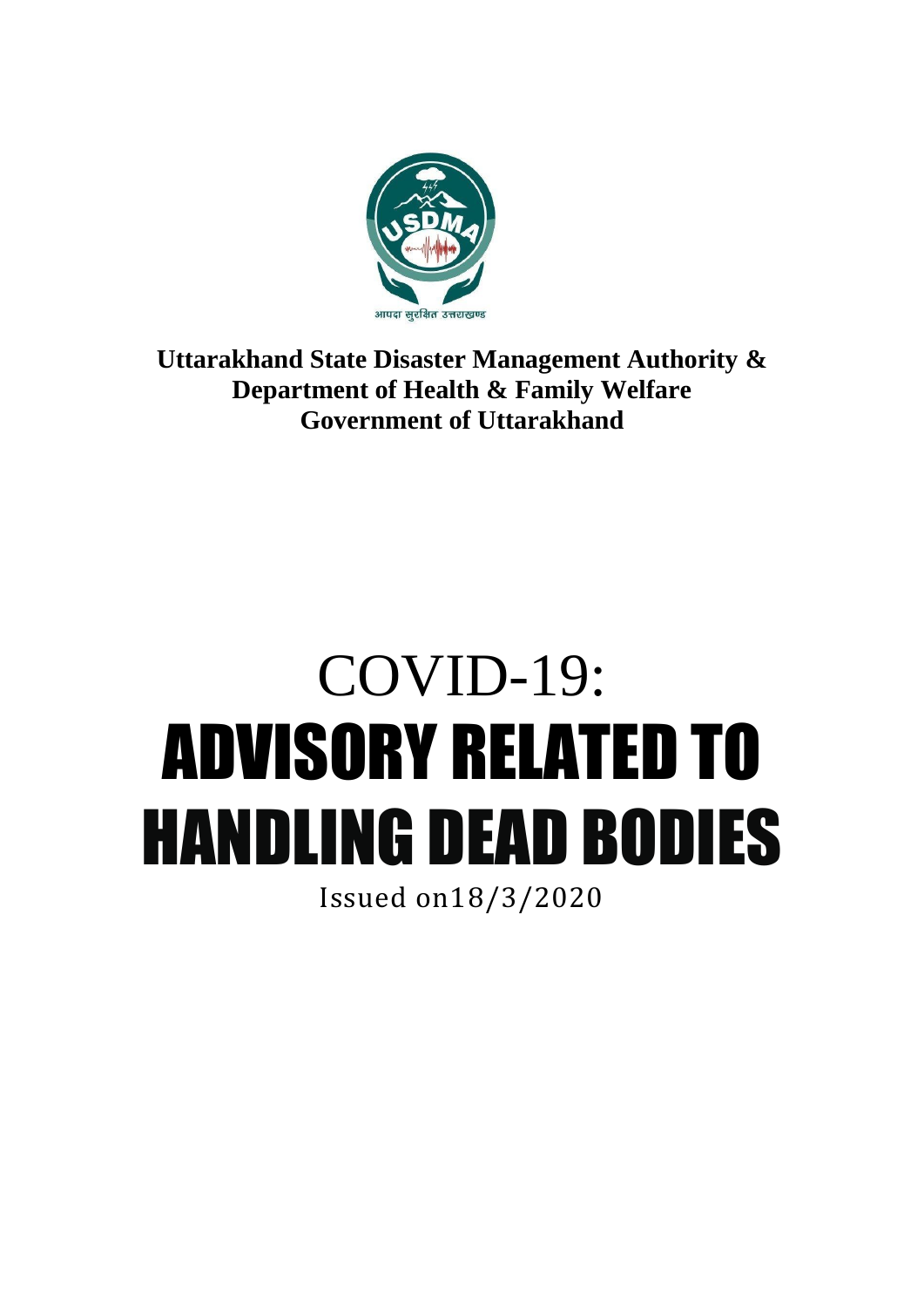#### Uttarakhand State Disaster management Authority & Department of Health & Family Welfare Government of Uttarakhand

#### *All activities need to be conducted in consultation with department of health*

**Personnel involved in these operations need to be trained by the master trainers of the district.**

#### **Advisory related to Handling of dead bodies**

There are currently over 100 laboratory confirmed cases and two deaths due to Novel Coronavirus disease (COVID-19) in India and out of 100 confirmed cases, Uttarakhand is having 01 confirmed case. Being a new disease there is knowledge gap on how to dispose of dead body of a suspect or confirmed case of COVID-19.

This advisory / guideline is based on the current epidemiological knowledge about the COVID-19. India is currently having travel related cases and few cases of local transmission. At this stage, all suspect/ confirmed cases will be isolated in a health care facility. Hence the document is limited in scope to hospital deaths.

# **Standard Precautions to be followed by health care workers while handling dead bodies of COVID**

- Hand hygiene.
- Use of personal protective equipment (e.g., water resistant apron, gloves, masks, eyewear).
- Safe handling of sharps
- Disinfect bag housing dead body; instruments and devices used on the patient.
- Disinfect linen. Clean and disinfect environmental surfaces.

# **Training in infection and prevention control practices**

 All staff identified to handle dead bodies in the isolation area, mortuary, ambulance and those workers in the crematorium / burial ground should be trained in the infection prevention control practices.

# **Removal of the body from the isolation room or area**

- The health worker attending to the dead body should perform hand hygiene, ensure proper use of PPE (water resistant apron, goggles, N95 mask, gloves).
- All tubes, drains and catheters on the dead body should be removed.
- Any puncture holes or wounds (resulting from removal of catheter, drains, tubes, or otherwise) should be disinfected with 1% hypochlorite and dressed with impermeable material.
- Apply caution while handling sharps such as intravenous catheters and other sharp devices. They should be disposed into a sharps container.
- Plug Oral, nasal orifices of the dead body to prevent leakage of body fluids.
- If the family of the patient wishes to view the body at the time of removal from the isolation room or area, they may be allowed to do so with the application of Standard Precautions.
- Place the dead body in leak-proof plastic body bag. The exterior of the body bag can be decontaminated with 1% hypochlorite.The body bagcan be wrapped with a mortuary sheet or sheet provided by the family members.
- The body will be either handed over to the relatives or taken to mortuary.
- All used/ soiled linen should be handled with standard precautions, put in bio-hazard bag and the outer surface of the bag disinfected with hypochlorite solution
- Used equipment should be autoclaved or decontaminated with disinfectant solutions in accordance with established infection prevention control practices.
- All medical waste must be handled and disposed of in accordance with Bio-medical waste management rules.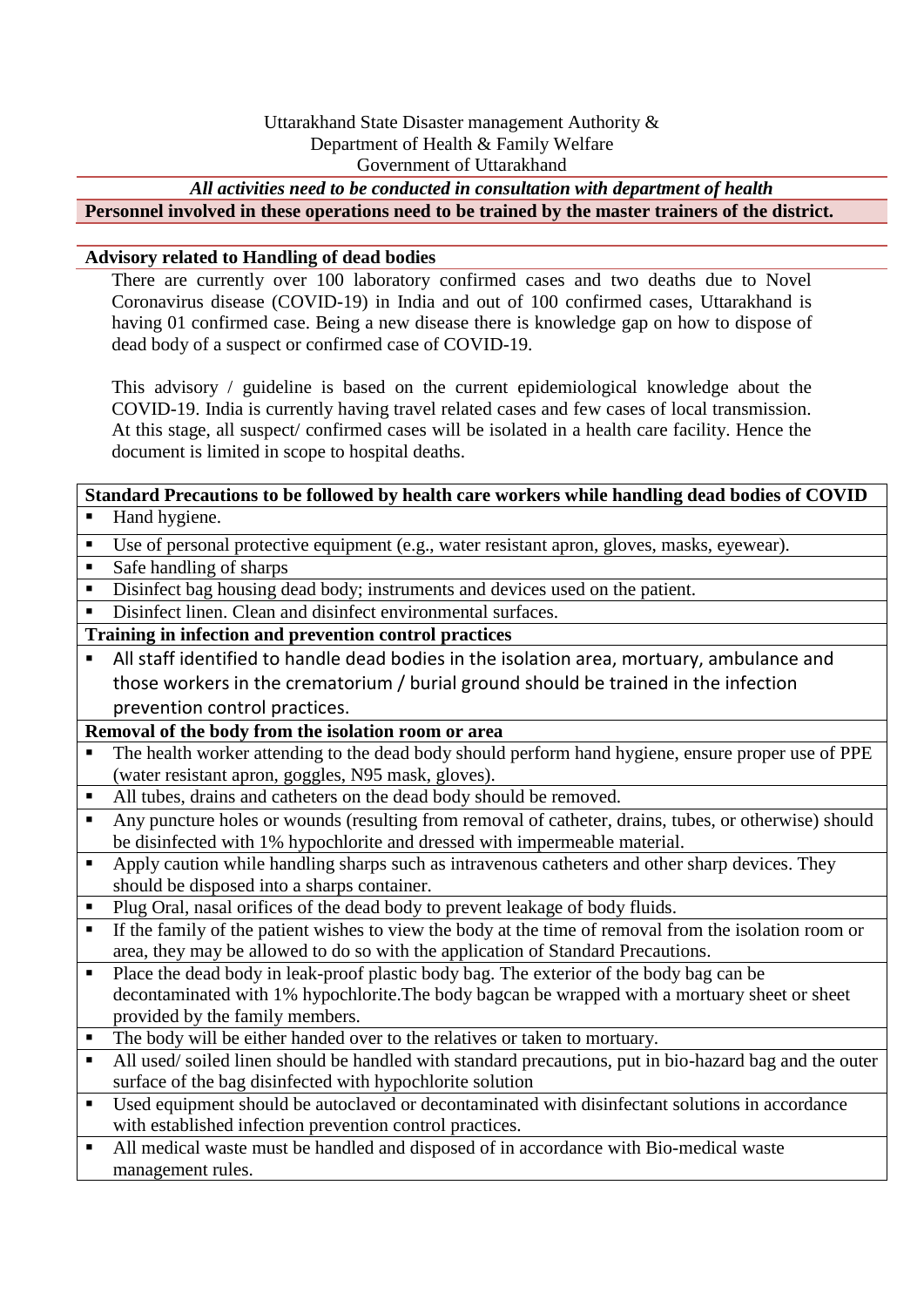- The health staff who handled the body will remove personal protective equipment and will perform hand hygiene.
- Provide counselling to the family members and respect their sentiments.

# **Environmental cleaning and disinfection**

 All surfaces of the isolation area (floors, bed, railings, side tables, IV stand, etc.) should be wiped with 1% Sodium Hypochlorite solution; allow a contact time of 30 minutes, and then allowed to air dry.

#### **Handling of dead body in Mortuary**

- Mortuary staff handling COVID dead body should observe standard precautions.
- Dead bodies should be stored in cold chambers maintained at approximately 4 °C.
- The mortuary must be kept clean. Environmental surfaces, instruments and transport trolleys should be properly disinfected with 1% Hypochlorite solution.
- After removing the body, the chamber door, handles and floor should be cleaned with sodium hypochlorite 1% solution.

#### **Embalming**

■ Embalming of dead body should not be allowed.

# **Autopsies on COVID-19 dead bodies**

- *Autopsies should be avoided.* If autopsy is to be performed for special reasons, the following infection prevention control practices should be adopted:
- The Team should be well trained in infection prevention control practices.
- The number of forensic experts and support staff in the autopsy room should be limited.
- The team should use full complement of PPE (coveralls, head cover, shoe cover, N 95 mask, goggles / face shield).
- Round ended scissors should be used
- PM40 or any other heavy duty blades with blunted points to be used to reduce prick injuries
- Only one body cavity at a time should be dissected
- Unfixed organs must be held firm on the table and sliced with a sponge care should be taken to protect the hand
- Negative pressure to be maintained in mortuary. An oscillator saw with suction extraction of the bone aerosol into a removable chamber should be used for sawing skull, otherwise a hand saw with a chainmail glove may be used
- Needles should not be re-sheathed after fluid sampling needles and syringes should be placed in a sharps bucket.
- Reduce aerosol generation during autopsy using appropriate techniques especially while handling lung tissue.
- After the procedure, body should be disinfected with 1% Sodium Hypochlorite and placed in a body bag, the exterior of which will again be decontaminated with 1% Sodium Hypochlorite solution.
- The body thereafter can be handed over to the relatives
- Autopsy table to be disinfected as per standard protocol.

#### **Transportation**

- The body, secured in a body bag, exterior of which is decontaminated poses no additional risk to the staff transporting the dead body.
- The personnel handling the body may follow standard precautions (surgical mask, gloves).
- The vehicle, after the transfer of the body to cremation/ burial staff, will be decontaminated with 1% Sodium Hypochlorite.

# **At the crematorium/ Burial Ground**

 The Crematorium/ burial Ground staff should be sensitized that COVID 19 does not pose additional risk.